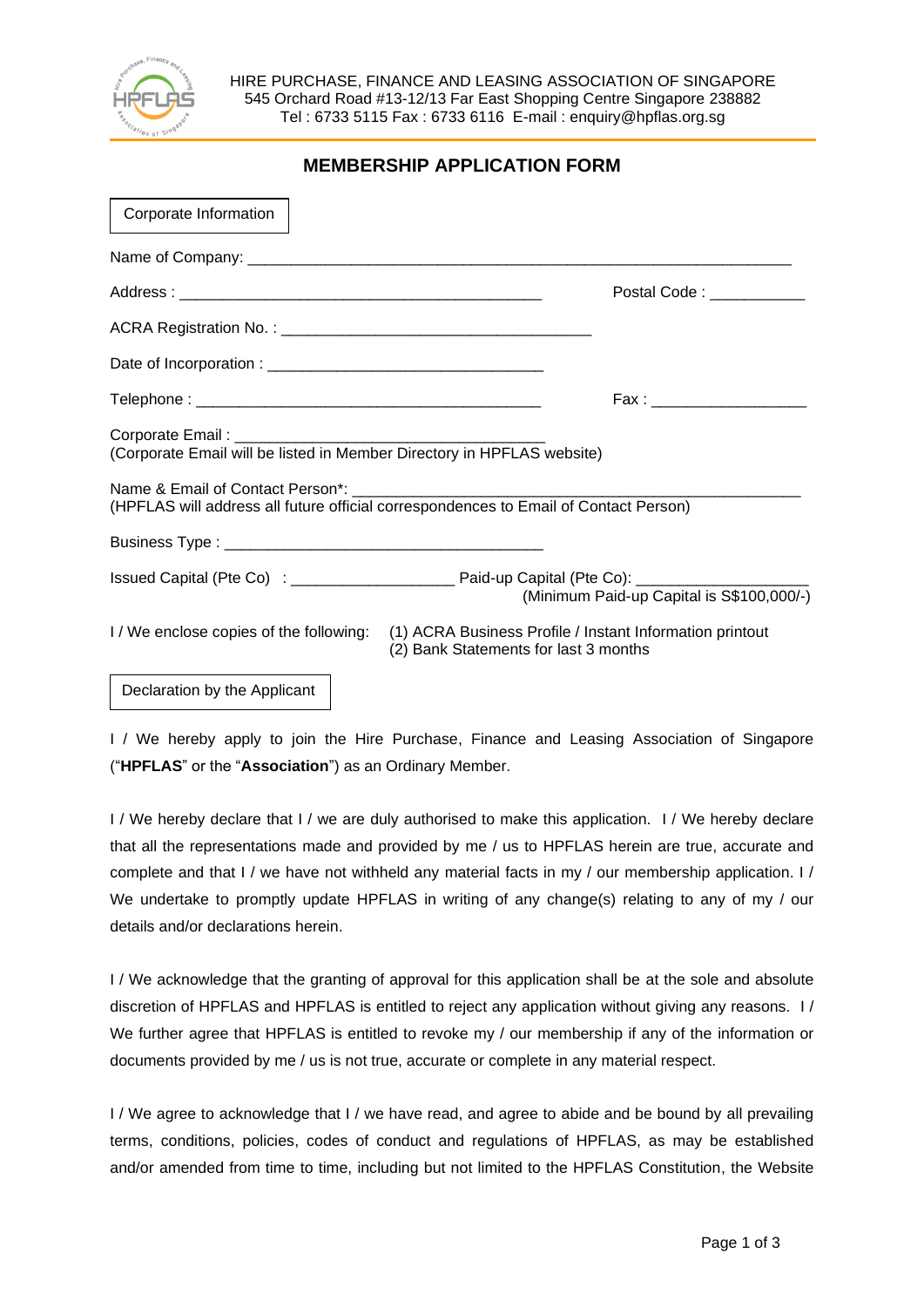

Terms of Use, the HPFLAS System Code of Conduct and Regulations of Use and the HPFLAS Privacy Policy which are available at [http://www.hpflas.org.sg.](http://www.hpflas.org.sg/)

I / We hereby acknowledge and agree that I / we shall pay the subscription fee prescribed by HPFLAS, as may be amended from time to time, in a timely manner.

I / We declare that I / We are not insolvent, unable to pay my / our debts as they fall due, no statutory demand has been served on me / us and no legal, criminal, statutory, regulatory, arbitration or similar proceedings has been commenced against me / us in any jurisdiction at the time of this application.

I / We hereby expressly authorise and consent to allow HPFLAS to conduct such due diligence searches on me / us as HPFLAS deems fit including searches and checks with the Accounting and Corporate Regulatory Authority ("**ACRA**"), Land Transport Authority of Singapore ("**LTA**"), the Credit Bureau (Singapore) Pte Ltd ("**CBS**") and any other agencies, bureaus, financial institution, service providers and database.

I / We hereby agree and consent that HPFLAS and its agents and employees may, without any liability and notice to me / us, collect, use, disclose and process and transfer at any time the information and documents provided herein, including my / our confidential information and / or personal data (as defined under the Personal Data Protection Act 2012 and any amendments or re-enactments thereof) as set out herein or otherwise provided by me / us or in HPFLAS' possession to any party, whether located in or outside Singapore, to whom HPFLAS deems fit (including HPFLAS members) and for any legitimate purposes of HPFLAS as HPFLAS deems fit including but not limited to the following purposes:-

- (a) processing my application herein;
- (b) administering and / or managing my / our relationship with HPFLAS; and
- (c) data processing, statistical and risk analysis purposes.

A person who is not a party to this application form shall have no rights to enforce any of its terms under the Contracts (Rights of Third Parties) Act (Cap. 53B).

This application form shall be governed by and construed in accordance with the laws of Singapore. All parties irrevocably submit to the non-exclusive jurisdiction of the courts of Singapore.

Date : \_\_\_\_\_\_\_\_\_\_\_\_\_\_\_\_\_\_\_\_\_\_\_\_\_\_\_ \_\_\_\_\_\_\_\_\_\_\_\_\_\_\_\_\_\_\_\_\_\_\_\_\_\_\_\_\_

Signature & Business's Stamp/Seal

\_\_\_\_\_\_\_\_\_\_\_\_\_\_\_\_\_\_\_\_\_\_\_\_\_\_\_\_\_

Name & Designation & Partial NRIC (eg, XXXXX123G) \* Please note that the signatory of the applicant must be listed in ACRA Business Profile.